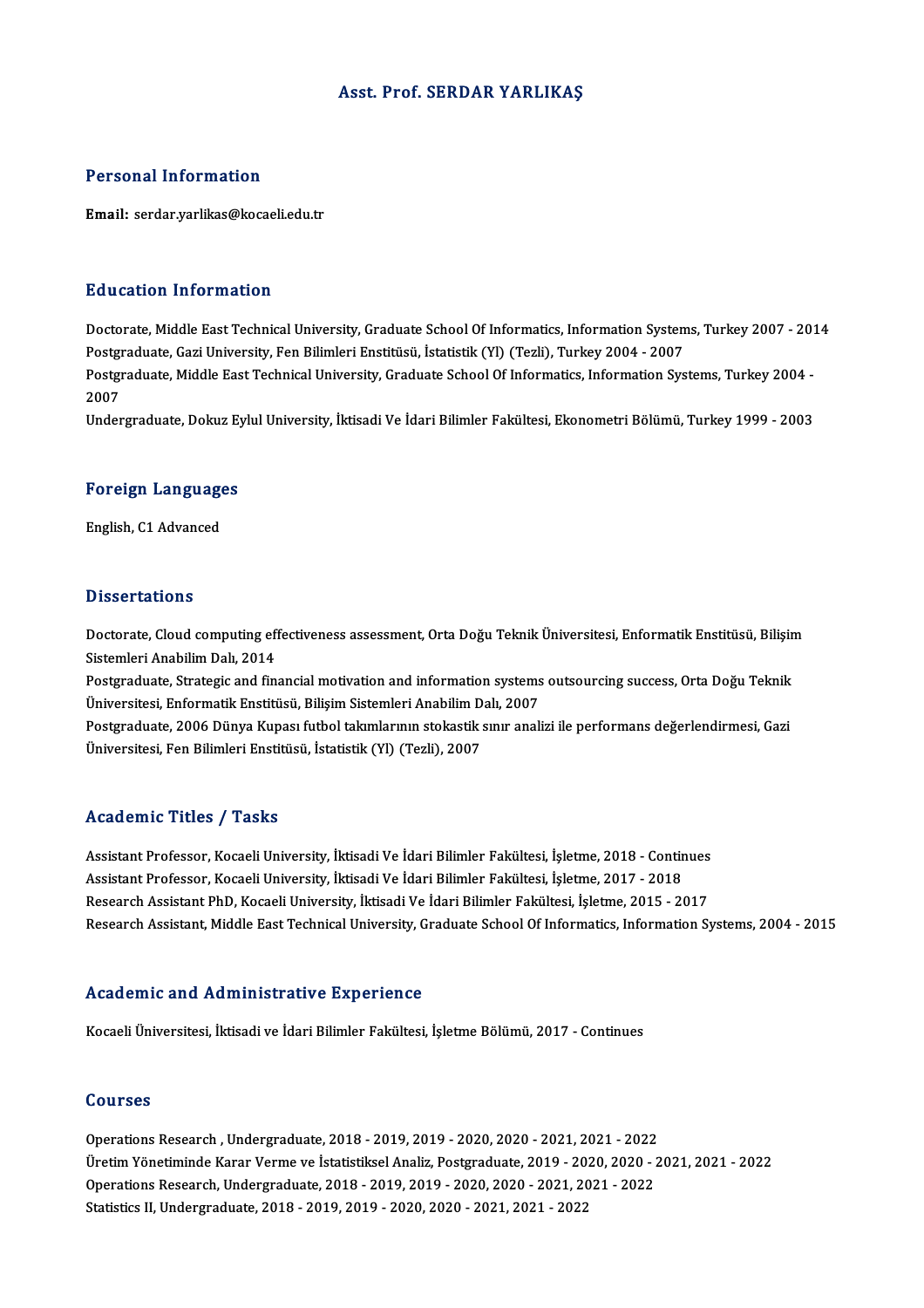Proje,Postgraduate,2018 -2019,2019 -2020,2020 -2021,2021 -2022 Proje, Postgraduate, 2018 - 2019, 2019 - 2020, 2020 - 2021, 2021 - 2022<br>Uzmanlık Alan Dersi, Postgraduate, 2017 - 2018, 2018 - 2019, 2019 - 2020, 2020 - 2021, 2021 - 2022<br>Managament Information Systems, Undergraduate, 2016 Management Information Systems, Undergraduate, 2016 - 2017, 2017 - 2018, 2018 - 2019, 2019 - 2020, 2020 - 2021,<br>2021 - 2022 Uzmanlık Ala<br>Management<br>2021 - 2022<br>Seminer II. Be Seminer II, Postgraduate, 2017 - 2018, 2018 - 2019, 2019 - 2020, 2021 - 2022 2021 - 2022<br>Seminer II, Postgraduate, 2017 - 2018, 2018 - 2019, 2019 - 2020, 2021 - 2022<br>Yüksek Lisans Tez, Postgraduate, 2018 - 2019, 2019 - 2020, 2020 - 2021, 2021 - 2022<br>Statistics II Undergraduate, 2019, 2019, 2019, 20 Seminer II, Postgraduate, 2017 - 2018, 2018 - 2019, 2019 - 2020, 2021 - 2022<br>Yüksek Lisans Tez, Postgraduate, 2018 - 2019, 2019 - 2020, 2020 - 2021, 2021 - 2<br>Statistics II, Undergraduate, 2018 - 2019, 2019 - 2020, 2020 - 2 Statistics II, Undergraduate, 2018 - 2019, 2019 - 2020, 2020 - 2021, 2021 - 2022 Management Information Systems, Undergraduate, 2016 - 2017, 2017 - 2018, 2018 - 2019, 2019 - 2020, 2020 - 2021,<br>2021 - 2022 Proje, Postgraduate, 2017 - 2018, 2019 - 2020, 2020 - 2021, 2021 - 2022 Management Information Systems, Undergraduate, 2016 - 2017, 20<br>2021 - 2022<br>Statistics I, Undergraduate, 2019 - 2020, 2020 - 2021, 2021 - 2022<br>Statistics I, Undergraduate, 2019, 2020, 2020, 2021, 2021, 2022 2021 - 2022<br>Statistics I, Undergraduate, 2019 - 2020, 2020 - 2021, 2021 - 2022<br>Statistics I, Undergraduate, 2019 - 2020, 2020 - 2021, 2021 - 2022<br>Besis Information Teshnology, Undergraduate, 2019, 2020, 2020 Statistics I, Undergraduate, 2019 - 2020, 2020 - 2021, 2021 - 2022<br>Basic Information Technology, Undergraduate, 2019 - 2020, 2020 - 2021, 2021 - 2022 Statistics I, Undergraduate, 2019 - 2020, 2020 - 2021, 2021 - 2022<br>Basic Information Technology, Undergraduate, 2019 - 2020, 2020 - 2021, 2021 - 2022<br>Doğrusal Programlama, Postgraduate, 2018 - 2019, 2019 - 2020, 2020 - 202 Basic Information Technology, Undergraduate, 2019 - 2020, 2020 - 2021, 2021 - 2022<br>Doğrusal Programlama, Postgraduate, 2018 - 2019, 2019 - 2020, 2020 - 2021, 2021 - 2<br>Basic Information Technology, Undergraduate, 2019 - 202 Doğrusal Programlama, Postgraduate, 2018 - 2019, 2019 - 2020, 2020 - 2021, 2021 - 2022<br>Basic Information Technology, Undergraduate, 2019 - 2020, 2020 - 2021, 2021 - 2022<br>Seminer I, Postgraduate, 2017 - 2018, 2018 - 2019, 2 Basic Information Technology, Undergraduate, 2019 - 2020, 2020 - 2021, 2021 - 2022<br>Seminer I, Postgraduate, 2017 - 2018, 2018 - 2019, 2019 - 2020, 2020 - 2021, 2021 - 2022<br>İleri Düzeyde Üretim Yönetimi I, Postgraduate, 201 İleri Düzeyde Üretim Yönetimi I, Postgraduate, 2019 - 2020 İleri Düzeyde Üretim Yönetimi II, Postgraduate, 2018 - 2019 ÜretimYönetimi ,Postgraduate,2018 -2019 ÜretimSistemleri ,Undergraduate,2017 -2018,2018 -2019 Basic Readings in Social Sciences II, Undergraduate, 2017 - 2018 ÜretimYönetimi ,Undergraduate,2016 -2017,2017 -2018 Basic Readings in Social Sciences II, Undergraduate, 2017 - 2018<br>Üretim Yönetimi , Undergraduate, 2016 - 2017, 2017 - 2018<br>Advanced Readings in Business Administration II, Undergraduate, 2016 - 2017, 2017 - 2018<br>Advanced B Üretim Yönetimi , Undergraduate, 2016 - 2017, 2017 - 2018<br>Advanced Readings in Business Administration II, Undergraduate, 2016 - 2017, 2017 - 2018<br>Advanced Readings in Business Administration I , Undergraduate, 2017 - 2018 Advanced Readings in Business Administration II, Undergraduate, 2016 - 2017, 2017 - 2018<br>Advanced Readings in Business Administration I , Undergraduate, 2017 - 2018, 2018 - 2019<br>Advanced Readings in Business Administration Advanced Readings in Business Administration I, Undergraduate, 2017 - 2018, 2018 - 2019<br>Advanced Readings in Business Administration II, Undergraduate, 2016 - 2017, 2017 - 2018<br>Üretim Sistemleri , Undergraduate, 2017 - 201 Advanced Readings in Business Administration II, Undergraduate, 2016 - 2017, 2017 - 2018 Seminer, Undergraduate, 2017 - 2018 Seminer, Undergraduate, 2017 - 2018<br>Seminer, Undergraduate, 2017 - 2018<br>Advanced Readings in Business Administration I , Undergraduate, 2017 - 2018, 2018 - 2019<br>Unstim Vönstimi, Undergraduate, 2016 - 2017, 2017 - 2019 Seminer, Undergraduate, 2017 - 2018<br>Advanced Readings in Business Administration I , Undergrad<br>Üretim Yönetimi , Undergraduate, 2016 - 2017, 2017 - 2018<br>Besis Beadings in Sosial Sciences II Undergraduate, 2017 - 2 Advanced Readings in Business Administration I , Undergraduate<br>Üretim Yönetimi , Undergraduate, 2016 - 2017, 2017 - 2018<br>Basic Readings in Social Sciences II, Undergraduate, 2017 - 2018<br>Üretim Sistemleri, Undergraduate, 20 Üretim Yönetimi , Undergraduate, 2016 - 2017, .<br>Basic Readings in Social Sciences II, Undergradu<br>Üretim Sistemleri, Undergraduate, 2017 - 2018<br>Üretim Sistemleri, Undergraduate, 2017 - 2019 Basic Readings in Social Sciences II, Undergradu<br>Üretim Sistemleri, Undergraduate, 2017 - 2018<br>Üretim Sistemleri, Undergraduate, 2017 - 2018 Üretim Sistemleri, Undergraduate, 2017 - 2018<br>Advising Theses

Advising Theses<br>Yarlıkaş S., Sustainable supplier selection: Fuzzy SWARA and Fuzzy MOORA applications, Postgraduate,<br>M.CERCİ(Student), 2020 Martistan<br>M.ÇERÇİ(Student), 2020<br>M.ÇERÇİ(Student), 2020 Yarlıkaş S., Sustainable supplier selection: Fuzzy SWARA and Fuzzy MOORA applications, Postgraduate,<br>M.ÇERÇİ(Student), 2020<br>Yarlıkaş S., Evaluation of the electronic applications that facilitate accounting profession in te M.ÇERÇİ(Student), 2020<br>Yarlıkaş S., Evaluation of the electronic applications that facilitate accounting profession in terms of independent<br>accountant and financial advisors in the context of service marketing: Kocaeli cas Yarlık<br>accou<br>2019

### Advising Graduates (Non-Thesis)

Advising Graduates (Non-Thesis)<br>Yarlıkaş S., BLOCKCHAIN TEKNOLOJİSİ VE İŞLETMELERİN BLOCKCHAIN TEKNOLOJİSİNİ TERCİH ETMELERİNİ<br>ETKİLEYEN ANA FAKTÖRLER MARİSIS (Non Thesis) Y.BAK(Student) 2022 TRAVISING STAGAARES (TYSIT TIESIS)<br>Yarlıkaş S., BLOCKCHAIN TEKNOLOJİSİ VE İŞLETMELERİN BLOCKCHAIN TEK<br>ETKİLEYEN ANA FAKTÖRLER, Masters (Non-Thesis), Y.PAK(Student), 2022<br>Yarlıkas S. COVİD 10 PANDEMİSİNDE PERAKENDE SEKTÖRÜN ETKİLEYEN ANA FAKTÖRLER, Masters (Non-Thesis), Y.PAK(Student), 2022<br>Yarlıkaş S., COVİD-19 PANDEMİSİNDE PERAKENDE SEKTÖRÜNE ETKİ EDEN FAKTÖRLERİN BULANIK SWARA YÖNTEMİ İLE DEĞERLENDİRİLMESİ, Masters (Non-Thesis, Evening Education), S.TÜRKEN(Student), 2022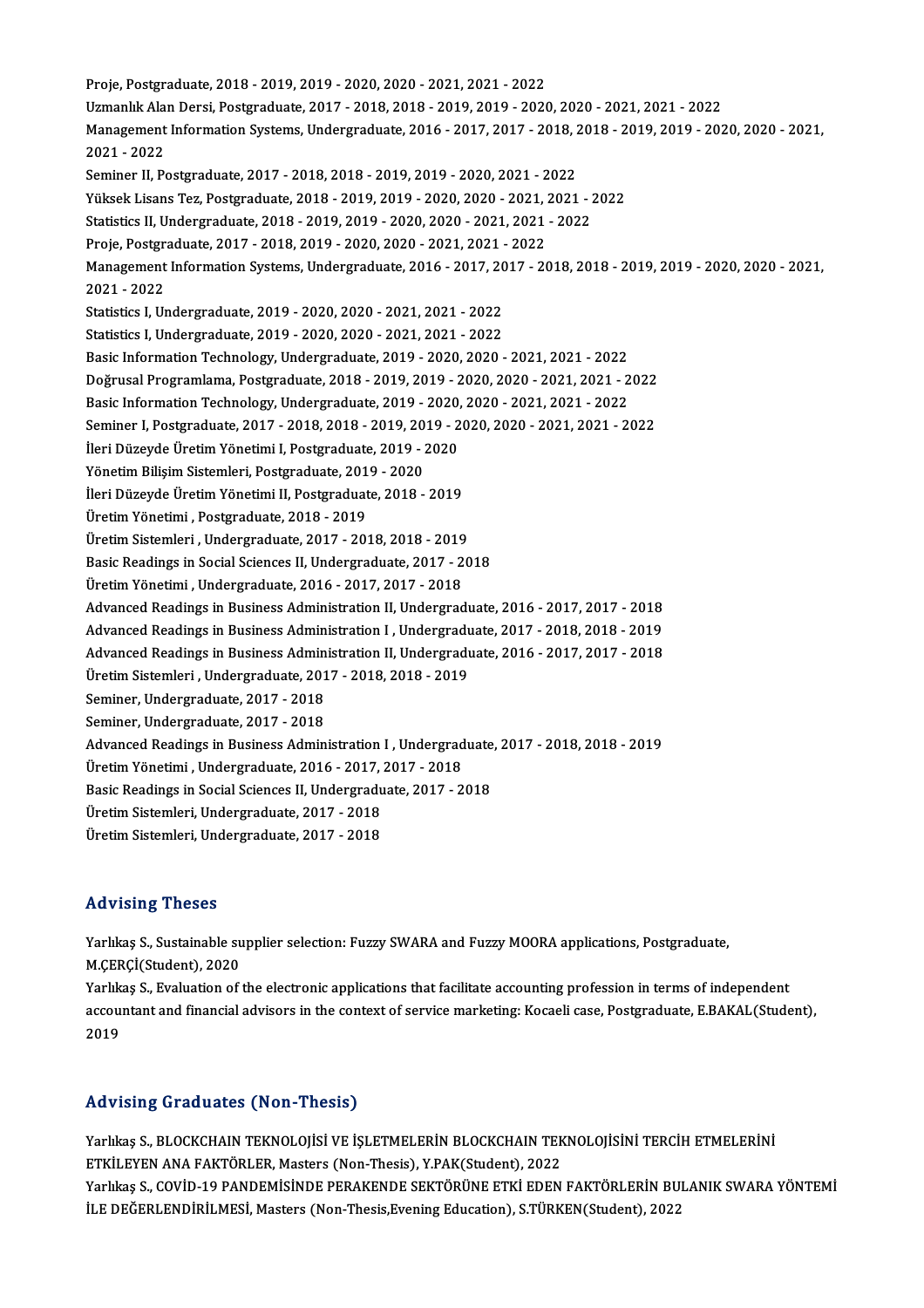Yarlıkaş S., BANKACILIK SEKTÖRÜNDE SÜRDÜREBİLİRLİK DEĞERLENDİRMELERİ: ÇOK KRİTERLİ KARAR VERME<br>UYÇULAMALARL Mastars (Nan Thesis), Göztünk(Studant), 2021 Yarlıkaş S., BANKACILIK SEKTÖRÜNDE SÜRDÜREBİLİRLİK DEĞERL<br>UYGULAMALARI, Masters (Non-Thesis), C.ÖZTÜRK(Student), 2021<br>Yarlıkas S. KOMPOZİT SEKTÖRÜNÜN TÜRKİVE'DEKİ MEVCUT DURU Yarlıkaş S., BANKACILIK SEKTÖRÜNDE SÜRDÜREBİLİRLİK DEĞERLENDİRMELERİ: ÇOK KRİTERLİ KARAR VER<br>UYGULAMALARI, Masters (Non-Thesis), C.ÖZTÜRK(Student), 2021<br>Yarlıkaş S., KOMPOZİT SEKTÖRÜNÜN TÜRKİYE'DEKİ MEVCUT DURUMU VE ÜRETİM

UYGULAMALARI, Masters (Non-Thesis), C.ÖZTÜRK(Student), 2021<br>Yarlıkaş S., KOMPOZİT SEKTÖRÜNÜN TÜRKİYE'DEKİ MEVCUT DURUMU VE ÜRETİM VERİMLİLİĞİNİN SWARA<br>YÖNTEMİYLE İNCELENMESİ, Masters (Non-Thesis), O.GÜLİSTANOĞLU(Student), Yarlıkaş S., KOMPOZİT SEKTÖRÜNÜN TÜRKİYE'DEKİ MEVCUT DURUMU VE ÜRETİM VERİMLİLİĞİNİN SWARA<br>YÖNTEMİYLE İNCELENMESİ, Masters (Non-Thesis), O.GÜLİSTANOĞLU(Student), 2021<br>Yarlıkaş S., ÖRGÜT KÜLTÜRÜNÜN KURUMSALLAŞMA BAŞARISINDA

YÖNTEMİYLE İNCELENMESİ, Masters (Non-Thesis), O.GÜLİSTANOĞLU(Student), 2021<br>Yarlıkaş S., ÖRGÜT KÜLTÜRÜNÜN KURUMSALLAŞMA BAŞARISINDAKİ ROLÜ: ÇOK KRİTER<br>UYGULAMALARI, Masters (Non-Thesis,Evening Education), İ.SAVAŞTAER(Stude Yarlıkaş S., ÖRGÜT KÜLTÜRÜNÜN KURUMSALLAŞMA BAŞARISINDAKİ ROLÜ: ÇOK KRİTERLİ KARAR VERME<br>UYGULAMALARI, Masters (Non-Thesis,Evening Education), İ.SAVAŞTAER(Student), 2021<br>Yarlıkaş S., ŞİRKETLERDE İÇ DENETİMİN BAŞARISINI ETK

UYGULAMALARI, Masters (Non-Thesis,Evening Education), İ.SAVAŞTAER(Student), 2021<br>Yarlıkaş S., ŞİRKETLERDE İÇ DENETİMİN BAŞARISINI ETKİLEYEN FAKTÖRLERİN ÇOK KF<br>YÖNTEMLERİ İLE DEĞERLENDİRİLMESİ, Masters (Non-Thesis), E.TORA( Yarlıkaş S., ŞİRKETLERDE İÇ DENETİMİN BAŞARISINI ETKİLEYEN FAKTÖRLERİN ÇOK KRİTERLİ KARAR VERME<br>YÖNTEMLERİ İLE DEĞERLENDİRİLMESİ, Masters (Non-Thesis), E.TORA(Student), 2021<br>Yarlıkaş S., İNTERNET ÜZERİNDE PAZARLAMADA YENİ

YÖNTEMLERİ İLE DEĞERLENDİRİLMESİ, Masters (Non-Thesis), E.TORA(Student), 2021<br>Yarlıkaş S., İNTERNET ÜZERİNDE PAZARLAMADA YENİ EĞİLİMLER VE COVİD-19 SALGI<br>Ö.MERTYÜZ(Student), 2021 Yarlıkaş S., İNTERNET ÜZERİNDE PAZARLAMADA YENİ EĞİLİMLER VE COVİD-19 SALGINI ETKİSİ, Masters (Non-Thesis),<br>Ö.MERTYÜZ(Student), 2021<br>Yarlıkaş S., SÜRDÜRÜLEBİLİR TEDARİK ZİNCİRİ YÖNETİMİNDE FİRMA ÖNCELİKLERİNİN ANALİZ EDİLM

Yarlıkaş S., SÜRDÜRÜLEBİLİR TEDARİK ZİNCİRİ YÖNETİMİNDE FİRMA ÖNCELİKLERİNİN ANALİZ EDİLMESİ, Masters

Yarlıkaş S., OTOMOTİV SEKTÖRÜNÜN ÜRETİM YÖNETİMİ VE PAZARLAMA AÇISINDAN ÇOK DEĞİŞKENLİ İSTATİSTİKSEL (Non-Thesis), H.MARANGOZ(Student), 2021<br>Yarlıkaş S., OTOMOTİV SEKTÖRÜNÜN ÜRETİM YÖNETİMİ VE PAZARLAMA AÇISI<br>TEKNİKLERLE İNCELENMESİ, Masters (Non-Thesis), C.DUMAN(Student), 2020<br>Yarlıkaş S. OTOMOTİV SEKTÖRÜNDE LASTİK İS KO Yarlıkaş S., OTOMOTİV SEKTÖRÜNÜN ÜRETİM YÖNETİMİ VE PAZARLAMA AÇISINDAN ÇOK DEĞİŞKENLİ İSTATİSTİKSEI<br>TEKNİKLERLE İNCELENMESİ, Masters (Non-Thesis), C.DUMAN(Student), 2020<br>Yarlıkaş S., OTOMOTİV SEKTÖRÜNDE LASTİK İŞ KOLUNDA

TEKNİKLERLE İNCELENMESİ, Masters (Non-Thesis), C.D<br>Yarlıkaş S., OTOMOTİV SEKTÖRÜNDE LASTİK İŞ KOLUND<br>Thesis,Evening Education), M.KUŞAKSIZ(Student), 2020<br>Yarlıkas S. AHSAR ESASLLI EVHA SEKTÖRÜNDE KARLLI Yarlıkaş S., OTOMOTİV SEKTÖRÜNDE LASTİK İŞ KOLUNDA TEDARİK SÜREÇLERİ VE ÇÖZÜM ÖNERİLERİ, Ma<br>Thesis,Evening Education), M.KUŞAKSIZ(Student), 2020<br>Yarlıkaş S., AHŞAP ESASLI LEVHA SEKTÖRÜNDE KAPLI LEVHA ÜRETİMİNDE KULLANILAN

Thesis,Evening Education), M.KUŞAKSIZ(Student), 2020<br>Yarlıkaş S., AHŞAP ESASLI LEVHA SEKTÖRÜNDE KAPLI LEVHA ÜRETİMİNDE KULLANILAN MAKİNELERİN<br>VERİMLİLİKLERİNİN DEĞERLENDİRİLMESİ ÜZERİNE ÖRNEK BİR ÇALIŞMA, Masters (Non-Thes Yarlıkaş S., AHŞAP ESAS<br>VERİMLİLİKLERİNİN DI<br>Ö.Barış(Student), 2019<br>Yarlılma S., STPATELİK V VERİMLİLİKLERİNİN DEĞERLENDİRİLMESİ ÜZERİNE ÖRNEK BİR ÇALIŞMA, Masters (Non-Thesis,Evening Education),<br>Ö.Barış(Student), 2019<br>Yarlıkaş S., STRATEJİK YÖNETİM SÜRECİNDE SWOT ANALİZİ VE BİR İŞLETMEDE UYGULAMASI, Masters (Non-

Ö.Barış(Student), 2019<br>Yarlıkaş S., STRATEJİK YÖNETİM SÜRECİNDE SWOT ANALİZİ VE BİR İŞLETMEDE UYGULAMASI, Masters (Non-Thesis),<br>A.ÇEVİK(Student), 2018

### Articles Published in Other Journals

I. ENTROPİ YÖNTEMİ VE MULTIMOORA YÖNTEMİ İLE GÜNEY AMERİKA ÜLKELERİNİN YAŞANABİLİRLİK SEV TURKENDU III OLIDI YOLTI<br>ENTROPİ YÖNTEMİ VE MULTIMO<br>SEVİYELERİNİN BELİRLENMESİ ENTROPI YÖNTEMI VE MI<br>SEVIYELERININ BELIRLE<br>YARLIKAŞ S., SONUGELEN E.<br>Journal of Institute of Esener

YARLIKAŞ S., SONUGELEN E.<br>Journal of Institute of Economic Development and Social Researches, vol.10, no.30, pp.25-41, 2022 (Refereed Journals of Other Institutions) Journal of Institute of Economic Development and Social Researches, vol.10, no.30, pp.25-41, 2022 (Referee<br>Journals of Other Institutions)<br>II. KURUMSAL KÜLTÜR BAŞARISINI VE KURUMSALLAŞMA BAŞARISINI ETKİLEYEN FAKTÖRLERİN<br>SW

Journals of Other Institutions)<br>KURUMSAL KÜLTÜR BAŞARISINI VE KURUM<br>SWARA YÖNTEMİ İLE DEĞERLENDİRİLMESİ<br>YARLIYAS S. SAVASTAER H.İ KURUMSAL KÜLTÜR BAŞAF<br>SWARA YÖNTEMİ İLE DEĞI<br>YARLIKAŞ S., SAVAŞTAER H. İ.<br>International SOCIAL MENTAL

SWARA YÖNTEMİ İLE DEĞERLENDİRİLMESİ<br>YARLIKAŞ S., SAVAŞTAER H. İ.<br>International SOCIAL MENTALITY AND RESEARCHER THINKERS (SMART) Journal, vol.7, no.54, pp.3590-3601,<br>2021 (Pefereed Journals of Other Institutione) YARLIKAŞ S., SAVAŞTAER H. İ.<br>International SOCIAL MENTALITY AND RESEAF<br>2021 (Refereed Journals of Other Institutions)<br>KURUMI ARDA İC DENETİM BIRIMİNIN BA International SOCIAL MENTALITY AND RESEARCHER THINKERS (SMART) Journal, vol.7, no.54, pp.3590-3601<br>2021 (Refereed Journals of Other Institutions)<br>III. KURUMLARDA İÇ DENETİM BİRİMİNİN BAŞARISININ SWARA YÖNTEMİ İLE DEĞERLEND

# 2021 (Refereed Journ<br>**KURUMLARDA İÇ D<br>YARLIKAŞ S., TORA E.**<br>International Journal KURUMLARDA İÇ DENETİM BİRİMİNİN BAŞARISININ SWARA YÖNTEMİ İLE DEĞERLENDİRİLMESİ<br>YARLIKAŞ S., TORA E.<br>International Journal of Disciplines Economics &amp; Administrative Sciences Studies (IDEA STUDIES) Journal,<br>Vel 7, no.26

YARLIKAŞ S., TORA E.<br>International Journal of Disciplines Economics &amp; Administrative Scienc<br>vol.7, no.36, pp.1064-1072, 2021 (Refereed Journals of Other Institutions)<br>RANKACU IK SEKTÖRÜNDE KURUMSAL SÜRDÜRÜLERLI DI İK R International Journal of Disciplines Economics & Administrative Sciences Studies (IDEA STUDIES) Journal vol.7, no.36, pp.1064-1072, 2021 (Refereed Journals of Other Institutions)<br>IV. BANKACILIK SEKTÖRÜNDE KURUMSAL SÜRD

### vol.7, no.36, pp.1064-1072, 2021 (Refereed Journals of Other Index Index 1072, 2021 (Refereed Journals of Other I<br>ÖNEM KATSAYISI YAKLAŞIMI İLE DEĞERLENDİRİLMESİ<br>VARLIKAS S. ÖZTÜRK C BANKACILIK SEKTÖRI<br>ÖNEM KATSAYISI YAK<br>YARLIKAŞ S., ÖZTÜRK C.<br>International Journal of S ÖNEM KATSAYISI YAKLAŞIMI İLE DEĞERLENDİRİLMESİ<br>YARLIKAŞ S., ÖZTÜRK C.<br>International Journal of Social and Humanities Sciences Research (JSHSR), vol.8, no.77, pp.3124-3136, 2021<br>(Refereed Journals of Other Institutions)

YARLIKAŞ S., ÖZTÜRK C.<br>International Journal of Social and Humar<br>(Refereed Journals of Other Institutions)<br>KOMPOZİT SEKTÖRÜNDE VERİMI İLİ International Journal of Social and Humanities Sciences Research (JSHSR), vol.8, no.77, pp.3124-313<br>(Refereed Journals of Other Institutions)<br>V. KOMPOZİT SEKTÖRÜNDE VERİMLİLİĞİ ETKİLEYEN FAKTÖRLERİN SWARA YÖNTEMİ İLE<br>DEĞER

# (Refereed Journals of Otl<br>KOMPOZİT SEKTÖRÜN<br>DEĞERLENDİRİLMESİ<br>YABLIYAS S-CÜLİSTANG KOMPOZİT SEKTÖRÜNDE VERİ<br>DEĞERLENDİRİLMESİ<br>YARLIKAŞ S., GÜLİSTANOĞLU U. O.<br>Segial Sgianoos Studios Jaunnal (SS

DEĞERLENDİRİLMESİ<br>YARLIKAŞ S., GÜLİSTANOĞLU U. O.<br>Social Sciences Studies Journal (SSSJournal), vol.7, no.91, pp.5408-5420, 2021 (Refereed Journals of Other<br>Institutione) YARLIKAŞ S.,<br>Social Scienc<br>Institutions)<br>AHSAR ESA

### VI. AHŞAP ESASLI LEVHA SEKTÖRÜNDE KAPLI LEVHA ÜRETİMİNDE KULLANILAN MAKİNELERİN VERİMLİLİKLERİNİN DEĞERLENDİRİLMESİ VE PROMETHEE YÖNTEMİ İLEÜRETİMHATLARININ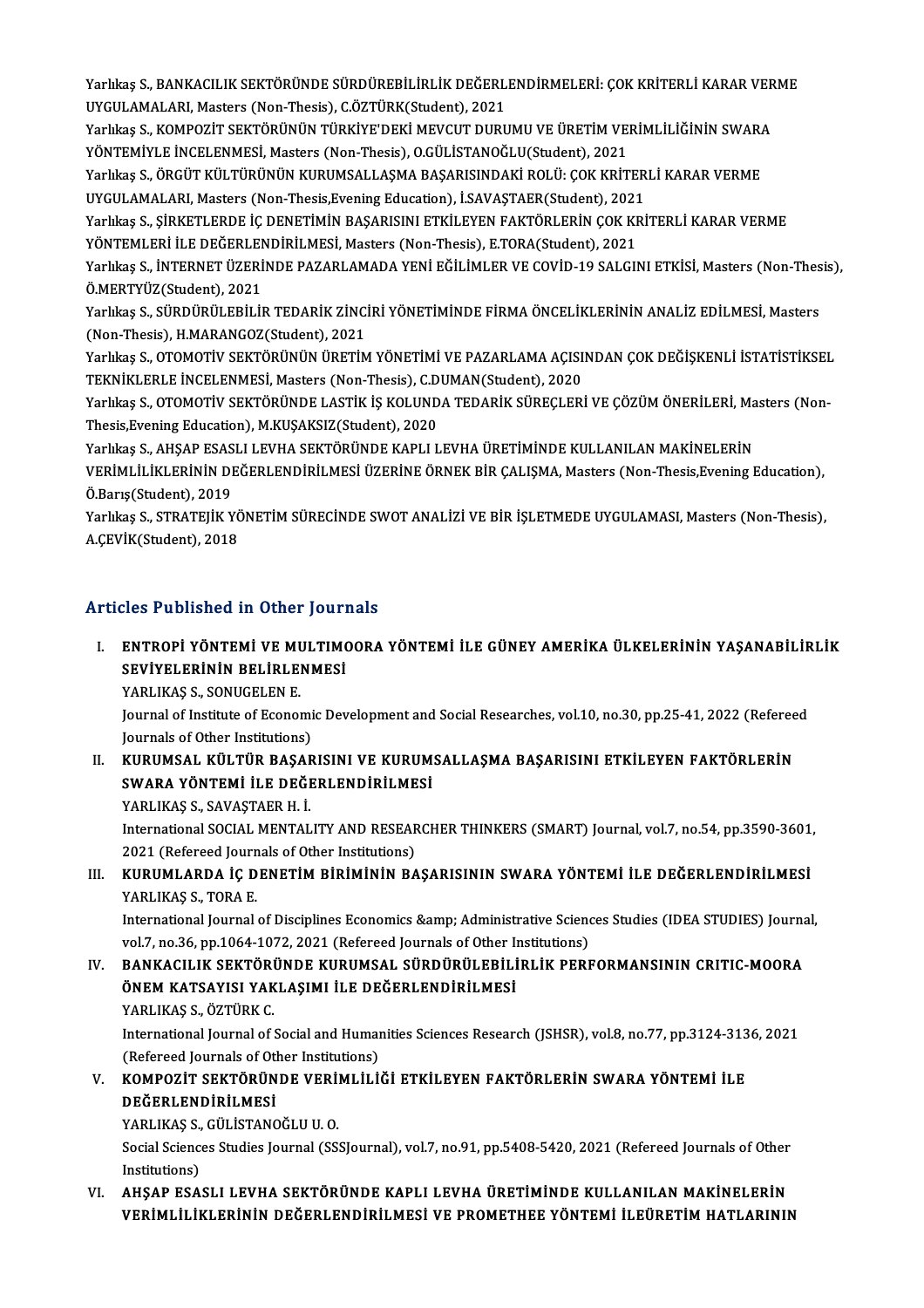# PERFORMANS SIRALAMASININ BELİRLENMESİ: ÖRNEK BİR ÇALIŞMA<br>XARLIKAS S. ARSLANER G. BARIŞ Ö. A **PERFORMANS SIRALAMASININ BEI<br>YARLIKAŞ S., ARSLANER C., BARIŞ Ö. A.<br>The Journal of International Social Bess**

YARLIKAŞ S., ARSLANER C., BARIŞ Ö. A.<br>The Journal of International Social Research/Uluslararası Sosyal Araştırmalar Dergisi, vol.12, no.67, pp.988-996, YARLIKAŞ S., ARSLANER C., BARIŞ Ö. A.<br>The Journal of International Social Research/Ul<br>2019 (Refereed Journals of Other Institutions)<br>Yesil Tederik Zinsini Yönstimini Etkileven The Journal of International Social Research/Uluslararası Sosyal Araştırmalar Dergisi, vol.12, no.67, pp.988-99<br>2019 (Refereed Journals of Other Institutions)<br>VII. Yeşil Tedarik Zinciri Yönetimini Etkileyen Faktörlerin Öne

2019 (Refereed Journals of Oth<br>Yeşil Tedarik Zinciri Yöneti<br>Yöntemleri ile Belirlenmesi<br>YABLIKAS S. CAN 7 V Yeşil Tedarik Zinciri<br>Yöntemleri ile Belirl<br>YARLIKAŞ S., CAN Z. V.<br>Eskisebir Osmangari ü.

Yöntemleri ile Belirlenmesi<br>YARLIKAŞ S., CAN Z. V.<br>Eskişehir Osmangazi Üniversitesi İktisadi ve İdari Bilimler Dergisi, vol.14, no.3, pp.899-924, 2019 (Refereed YARLIKAŞ S., CAN Z. V.<br>Eskişehir Osmangazi Üniversite<br>Journals of Other Institutions)<br>SWARA ve COBELAND Vänt Eskişehir Osmangazi Üniversitesi İktisadi ve İdari Bilimler Dergisi, vol.14, no.3, pp.899-924, 2019 (Refereed<br>Journals of Other Institutions)<br>VIII. SWARA ve COPELAND Yöntemleri ile Global Tedarik Zinciri Yönetimini Etkiley

# Journals of Other Institutions)<br>SWARA ve COPELAND Yöntemle<br>Düzeylerinin Değerlendirilmesi<br>YABI IYAS S. ABSI ANER C SWARA ve COPELAND Y<br>Düzeylerinin Değerlendi<br>YARLIKAŞ S., ARSLANER C.<br>Anadolu Üniversitesi Sosva

Düzeylerinin Değerlendirilmesi<br>YARLIKAŞ S., ARSLANER C.<br>Anadolu Üniversitesi Sosyal Bilimler Dergisi, vol.19, no.4, pp.83-104, 2019 (Refereed Journals of Other<br>Institutione) **YARLIKAŞ S.,<br>Anadolu Üniv<br>Institutions)**<br>PASKETPOL Anadolu Üniversitesi Sosyal Bilimler Dergisi, vol.19, no.4, pp.83-104, 2019 (Refereed Journals of Other Institutions)<br>IX. BASKETBOL TAKIMLARININ TEKNİK PERFORMANSLARININ CRITIC-MOOSRA YÖNTEMİ İLE<br>DEĞEPLENDIRLI MESİ

# Institutions)<br>BASKETBOL TAKIMLA<br>DEĞERLENDİRİLMESİ<br>YABLIYAS S BASKETBOI<br>DEĞERLEN<br>YARLIKAŞ S.<br>Journal of So

DEĞERLENDİRİLMESİ<br>YARLIKAŞ S.<br>Journal of Social Humanities Sciences Research (JSHSR), vol.5, no.29, pp.3848-3859, 2018 (Refereed Journals of YARLIKAŞ S.<br>Journal of Social Hu<br>Other Institutions)<br>MORIL TICARETI Journal of Social Humanities Sciences Research (JSHSR), vol.5, no.29, pp.3848-3859, 2018 (Referee<br>Other Institutions)<br>X. MOBİL TİCARETİN İSTATİSTİKSEL ANALİZLER VE YAPISAL EŞİTLİK MODELLEMESİ İLE<br>DEĞEPLENDİRMESİ

# Other Institutions)<br>MOBİL TİCARETİN İ:<br>DEĞERLENDİRMESİ<br>YABI IYAS S MOBIL TICA<br>DEĞERLEN<br>YARLIKAŞ S.<br>The Journal

DEĞERLENDİRMESİ<br>YARLIKAŞ S.<br>The Journal of International Social Research, vol.11, no.60, pp.1172-1182, 2018 (Refereed Journals of Other<br>Institutions) YARLIKAŞ S.<br>The Journal (<br>Institutions)<br>Pulut Pilici The Journal of International Social Research, vol.11, no.60, pp.1172-118<br>Institutions)<br>XI. Bulut Bilişim sorunlarının önem düzeyleri üzerine bir inceleme<br>VABI IKAS S. PİLCEN S.

# Institutions)<br>XI. Bulut Bilişim sorunlarının önem düzeyleri üzerine bir inceleme<br>YARLIKAŞ S., BİLGEN S.

İNTERNET UYGULAMALARI VE YÖNETİMİ, vol.6, no.1, pp.33-51, 2015 (Other Refereed National Journals)

### XII. Yönetim Bilişim Sistemleri Disiplininin Türkiye deki Mevcut Durumu Üzerine Bir İnceleme YARLIKAŞ S.

Yönetim Bilişim Sistemleri Disiplininin Türkiye deki Mevcut Durumu Üzerine Bir İnceleme<br>YARLIKAŞ S.<br>Journal of Higher Education and Science/Yükseköğretim ve Bilim Dergisi, vol.5, no.2, pp.136-147, 2015 (Refereed<br>Journals o YARLIKAŞ S.<br>Journal of Higher Education an<br>Journals of Other Institutions)<br>Measures for Cleud Compu Journal of Higher Education and Science/Yükseköğretim ve Bilim<br>Journals of Other Institutions)<br>XIII. Measures for Cloud Computing Effectiveness Assessment<br>VABUWAS S. PU.CEN S.

### Journals of Other Institute<br>Measures for Cloud<br>YARLIKAŞ S., BİLGEN S.<br>International Iournal of International Journal of Cloud Applications and Computing (IJCAC), vol.4, no.3, pp.20-43, 2014 (Refereed Journals of Other Institutions) YARLIKAS S. BİLGEN S. International Journal of Cloud Applications and C<br>of Other Institutions)<br>XIV. Cloud Computing Effectiveness Assessment<br>XAPLIVAS S. PUGEN S

# of Other Institutions)<br>Cloud Computing Effe<br>YARLIKAŞ S., BİLGEN S.<br>International Journal of

Cloud Computing Effectiveness Assessment<br>YARLIKAŞ S., BİLGEN S.<br>International Journal of Cloud Computing and Services Science (IJ-CLOSER), vol.2, no.4, pp.226-248, 2013<br>(Refereed Journals of Other Institutions) YARLIKAŞ S., BİLGEN S.<br>International Journal of Cloud Computing<br>(Refereed Journals of Other Institutions)<br>An Investitation about Information ( International Journal of Cloud Computing and Services Science (IJ-CLOSER), vol.2, no.4, pp.226-<br>(Refereed Journals of Other Institutions)<br>XV. An Investigation about Information Systems Outsourcing and Outsourcing Decision<br>

# (Refereed Journals of Other Institutions)<br>XV. An Investigation about Information Systems Outsourcing and Outsourcing Decision<br>YARLIKAŞ S.

An Investigation about Information Systems Outsourcing and Outsourcing Decision<br>YARLIKAŞ S.<br>International Journal of Business and Management Studies, vol.2, no.2, pp.73-79, 2010 (Refereed Journals of Other<br>Institutions) YARLIKAŞ S.<br>International<br>Institutions)<br>Türkiye de International Journal of Business and Management Studies, vol.2, no.2, pp.73-79, 2010 (Refereed Journ<br>Institutions)<br>XVI. Türkiye de Termoplastik Tüketimi ile Sanayi Sektörleri Üretimi Arasındaki İlişkinin Analizi<br>CETİNKAYA

# Institutions)<br>Türkiye de Termoplastik Tüketimi il<br>ÇETİNKAYA M., YARLIKAŞ S., MENTEŞ S.<br>Plastik & Ambakı Telmolajisi ne 73 nn 1 Türkiye de Termoplastik Tüketimi ile Sanayi Sektörleri Üretimi Arasındaki İlişkiı<br>ÇETİNKAYA M., YARLIKAŞ S., MENTEŞ S.<br>Plastik & Ambalaj Teknolojisi, no.73, pp.122-128, 2002 (Other Refereed National Journals)

Plastik & Ambalaj Teknolojisi, no.73, pp.122-128, 2002 (Other Refereed National Journals)<br>Books & Book Chapters

I. Ranking Through MOORA Ratio Method: An Application for Selection of Smart Watch Brands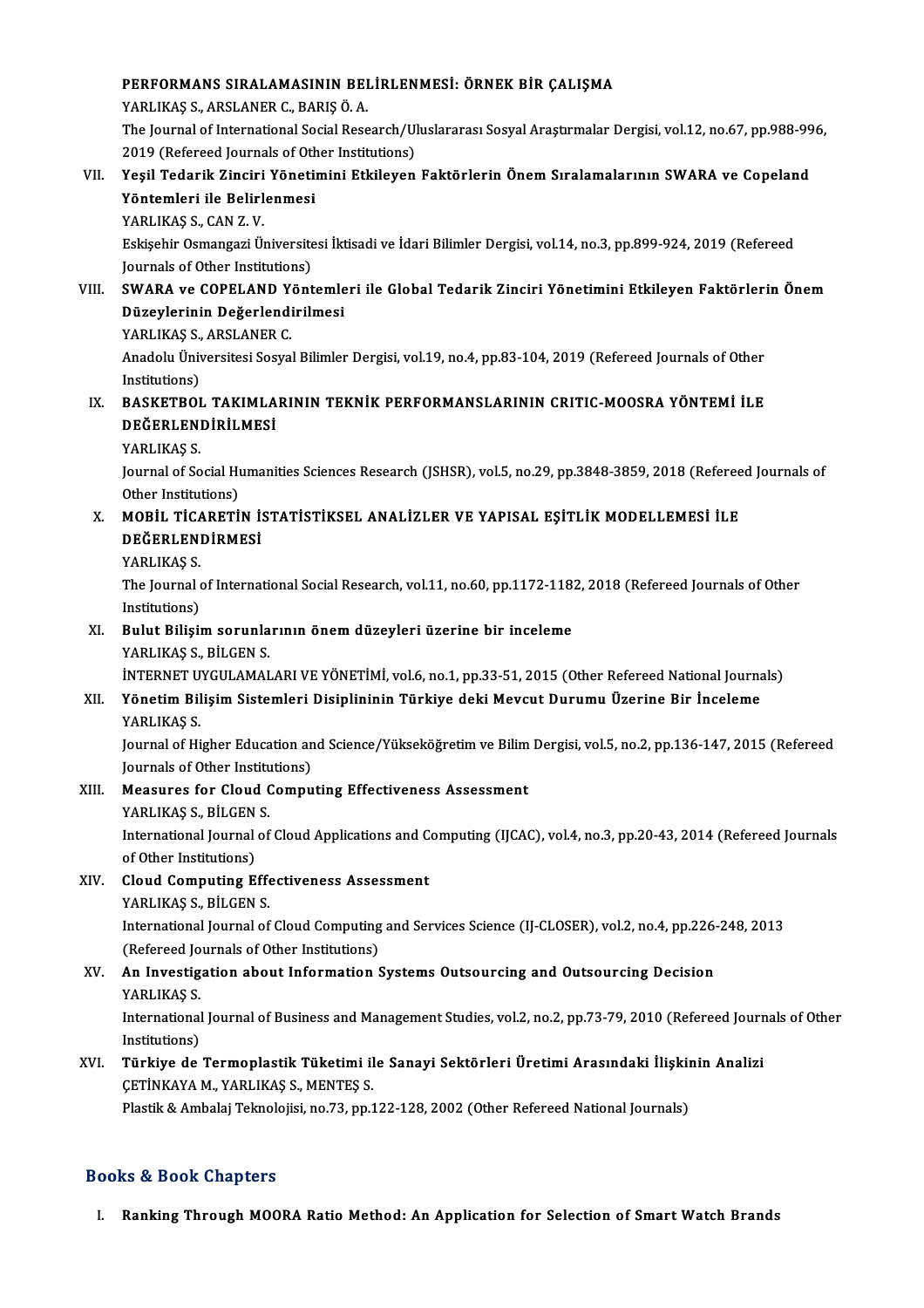BEKTAŞG.,YARLIKAŞ S.

BEKTAŞ G., YARLIKAŞ S.<br>in: A Critical Review of Social Sciences:Contemporary Issues, Doğa Başar Sarıipek, Bora Yenihan, Valentina Franca,<br>Editor, Frantpage Publicationa Limited, Landrina, pp.3,9,2019 BEKTAŞ G., YARLIKAŞ S.<br>in: A Critical Review of Social Sciences:Contemporary Issues, Do.<br>Editor, Frontpage Publications Limited, Londrina, pp.3-9, 2019<br>Chanter 12: Measures for Claud Computing Effectivenes in: A Critical Review of Social Sciences:Contemporary Issues, Doğa Başar Sarıipe<br>Editor, Frontpage Publications Limited, Londrina, pp.3-9, 2019<br>II. Chapter 12: Measures for Cloud Computing Effectiveness Assessment<br>VARLIVAS

Editor, Frontpage Public<br>Chapter 12: Measure<br>YARLIKAŞ S., BİLGEN S.

Chapter 12: Measures for Cloud Computing Effectiveness Assessment<br>YARLIKAŞ S., BİLGEN S.<br>in: Web Based Services Concepts Methodologies Tools and Applications, Khosrow-Pour Mehdi, Clarke Steve,<br>Jonney Murray, Becker Annia A YARLIKAŞ S., BİLGEN S.<br>in: Web Based Services Concepts Methodologies Tools and Applications, Khosrow-Pour Meh<br>Jennex Murray, Becker Annie, Anttiroiko Ari-Veikko , Editor, IGI GLOBAL, pp.251-271, 2016<br>Chanter 86: User Assen Jennex Murray, Becker Annie, Anttiroiko Ari-Veikko , Editor, IGI GLOBAL, pp.251-271, 2016

III. Chapter 86: User Acceptance of eGovernment Services: Analysis of Users' Satisfaction Level Based<br>on Technology Acceptance Model YARLIKAŞ S., ARPACI İ., AFACAN G. on Technology Acceptance Model<br>YARLIKAŞ S., ARPACI İ., AFACAN G.<br>in: Public Affairs and Administration Concepts Methodologies Tools and Applications, Khosrow-Pour Mehdi,Clarke<br>Steve Janney Murrey E. Becker Annie, Antipeike

YARLIKAŞ S., ARPACI İ., AFACAN G.<br>in: Public Affairs and Administration Concepts Methodologies Tools and Applications, Khosrow-Pour M<br>Steve,Jennex Murrey E.,Becker Annie, Anttiroiko Ari-Veikko , Editor, IGI GLOBAL, pp.1684 in: Public Affairs and Administration Concepts Methodologies Tools and Applications, Khosrow-Pour Mehdi, Corre<br>Steve,Jennex Murrey E.,Becker Annie, Anttiroiko Ari-Veikko , Editor, IGI GLOBAL, pp.1684-1697, 2015<br>IV. A New A

Steve,Jennex<br>**A New Auto<br>YARLIKAŞ S.**<br>in: Human Ce A New Automatic Teller Machine (ATM) Proposal through the Analysis of ATMs of Three Banks<br>YARLIKAŞ S.<br>in: Human Computer Interaction Interacting in Various Application Domains, Jacko Julie, Editor, Springer Berlin<br>Heidelbe

YARLIKAŞ S.<br>in: Human Computer Interaction Inter<br>Heidelberg, Berlin, pp.641-650, 2009

# Heidelberg, Berlin, pp.641-650, 2009<br>Refereed Congress / Symposium Publications in Proceedings

efereed Congress / Symposium Publications in Proceedings<br>I. – ENTROPİ YÖNTEMİ İLE ÜLKELERİN İŞLETME VE EKONOMİK PERFORMANS ÖLÇÜTLERİNİN ÖNEM<br>DÜZEVI ERİNİN RELİRI ENMESİ TOCA GÖNETCES", SYMPOSIAN<br>ENTROPİ YÖNTEMİ İLE ÜLKELE<br>DÜZEYLERİNİN BELİRLENMESİ<br>SONUCELENE, YAPLIKAS S ENTROPI YÖNTEMI İLE ÜL<br>DÜZEYLERININ BELIRLEN<br>SONUGELEN E., YARLIKAŞ S.<br>III INTEPNATIONAL "PASKE

DÜZEYLERİNİN BELİRLENMESİ<br>SONUGELEN E., YARLIKAŞ S.<br>III. INTERNATIONAL "BAŞKENT" CONGRESS ON PHYSICAL, SOCIAL AND HEALTH SCIENCES, Ankara, Turkey, 04<br>Desambar 3031 pp 304 309 SONUGELEN E., YARLIKAŞ S.<br>III. INTERNATIONAL "BAŞKEN<br>December 2021, pp.304-309<br>CRITIC YÖNTEMİ İLE OTOL III. INTERNATIONAL "BAŞKENT" CONGRESS ON PHYSICAL, SOCIAL AND HEALTH SCIENCES, Ankara, Turkey,<br>December 2021, pp.304-309<br>II. CRITIC YÖNTEMİ İLE OTOMOTİV SEKTÖRÜNDE FİNANSAL PERFORMANS ÖLÇÜTLERİNİN ÖNEM<br>DÜZEVI ERİNİN BE

December 2021, pp.304-309<br>CRITIC YÖNTEMİ İLE OTOMOTİV<br>DÜZEYLERİNİN BELİRLENMESİ<br>SONUCELENE, YARLIYAS S DÜZEYLERININ BELIRLENMESI<br>SONUGELEN E., YARLIKAŞ S.

TARAS SHEVCHENKO 7th INTERNATIONAL CONGRESS ON SOCIAL SCIENCES, Ankara, Turkey, 24 November 2021, pp.329-336 TARAS SHEVCHENKO 7th INTERNATIONAL CONGRESS ON SOCIAL SCIENCES, Ankara, Turkey, 24 November 2<br>pp.329-336<br>III. Talaşlı imalatta Kullanılan Kesici Takımların Üretim ve Satış Performansını Etkileyen Faktörlerin<br>SWARA Vöntomi

pp.329-336<br>Talaşlı imalatta Kullanılan Kesici Takır<br>SWARA Yöntemi ile Değerlendirilmesi<br>PİROL B. YARLIKASS Talaşlı imalatta Kull<mark>:</mark><br>SWARA Yöntemi ile<br>BİROL B., YARLIKAŞ S.<br><sup>4th Intornational EMLI</sup>

SWARA Yöntemi ile Değerlendirilmesi<br>BİROL B., YARLIKAŞ S.<br>4th International EMI Entrepreneurship and Social Sciences Congress, İstanbul, Turkey, 29 - 30 November 2019,<br>nn 924-929 BİROL B., YA<br>4th Internati<br>pp.824-829<br>Makvai Mal 4th International EMI Entrepreneurship and Social Sciences Congress, İstanbul, Turkey, 29 - 30 November 20<br>pp.824-829<br>IV. Makyaj Malzemesi Ürünü Seçimini Etkileyen Faktörlerin Önem Düzeylerinin SWARA Yöntemi ile<br>Peğarlan

pp.824-829<br><mark>Makyaj Malzemesi</mark><br>Değerlendirilmesi<br>ÖZDEMİP M. VAPLII Makyaj Malzemesi Ürün<br>Değerlendirilmesi<br>ÖZDEMİR M., YARLIKAŞ S.<br>4th International EMI Entr

Değerlendirilmesi<br>ÖZDEMİR M., YARLIKAŞ S.<br>4th International EMI Entrepreneurship and Social Sciences Congress, İstanbul, Turkey, 29 - 30 November 2019,<br>nn 896,802 ÖZDEMİR M.<br>4th Internati<br>pp.886-892<br>Hizli Moda 4th International EMI Entrepreneurship and Social Sciences Congress, İstanbul, Turkey, 29 - 30 November 2019,<br>pp.886-892<br>V. Hızlı Moda Kavramı ile Değişen Kadın Müşteri Satın Alma Davranışlarını Etkileyen Tekstil Ürünlerin

pp.886-892<br>Hızlı Moda Kavramı ile Değişen Kadın Müşteri Satın<br>Özelliklerinin SWARA Yöntemiyle Değerlendirilmesi<br>RARACAN S. VARLIKAS S Hızlı Moda Kavramı ile<br>Özelliklerinin SWARA Y<br>BABACAN S., YARLIKAŞ S.<br>International Marmara Sat

Özelliklerinin SWARA Yöntemiyle Değerlendirilmesi<br>BABACAN S., YARLIKAŞ S.<br>International Marmara Sciences and Social Sciences Congress (Autumn 2019), Kocaeli, Turkey, 1 - 03 November<br>2019. pp.509.514. BABACAN S., YARL<br>International Marn<br>2019, pp.509-514<br>Vülselt Lisens vs International Marmara Sciences and Social Sciences Congress (Autumn 2019), Kocaeli, Turkey, 1 - 03 November<br>2019, pp.509-514<br>VI. Yüksek Lisans ve Doktora Öğrencisi Seçim Mülakatında Kabul Kriterlerine İlişkin Önem Düzeyler

# 2019, pp.509-514<br>Yüksek Lisans ve Doktora Öğren<br>SWARA Yöntemi ile Belirlenmesi<br>NARİN M. YARLIKAS S Yüksek Lisans ve Dol<br>SWARA Yöntemi ile E<br>NARİN M., YARLIKAŞ S.<br>International Mermare

NARIN M., YARLIKAŞ S.

SWARA Yöntemi ile Belirlenmesi<br>NARİN M., YARLIKAŞ S.<br>International Marmara Sciences and Social Sciences Congress (Autumn 2019), Kocaeli, Turkey, 1 - 03 November<br>2019, pp.481-487

VII. Havayolu Taşımacılığı Sektörünün İnovasyon Ölçütleri Açısından GRİ İlişkisel Analiz Yöntemi İle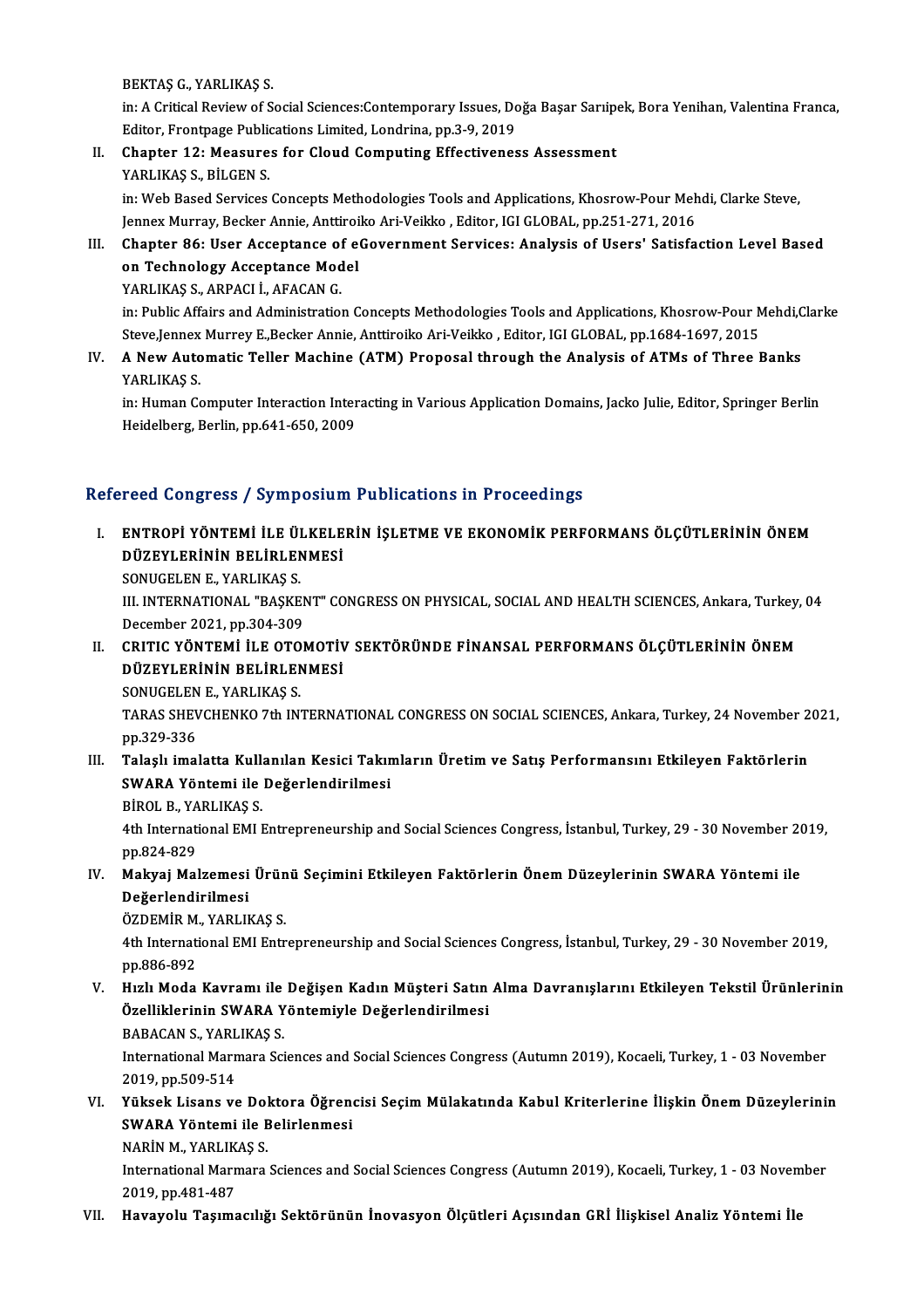### Değerlendirilmesi

De<mark>ğerlendirilmesi</mark><br>KOĞUMTEKİN F. B. , YARLIKAŞ S.<br>INTERNATIONAL CONCRESS OF 1

INTERNATIONAL CONGRESS OF MANAGEMENT ECONOMY AND POLICY 2019 AUTUMN, İstanbul, Turkey, 2 - 03<br>November 2019, pp.655-665 KOĞUMTEKİN F. B. , YARLIKA<br>INTERNATIONAL CONGRESS (<br>November 2019, pp.655-665<br>APAS Väntemi ile Kenut Sc

- VIII. ARAS Yöntemi ile Konut Seçimi November 2019, pp.655-6<br>ARAS Yöntemi ile Konu<br>YAZAR G. N. , YARLIKAŞ S.<br>INTERNATIONAL CONCRE INTERNATIONAL CONGRESS OF MANAGEMENT ECONOMY AND POLICY 2019 AUTUMN, İstanbul, Turkey, 2 - 03<br>November 2019, pp.47-57 YAZAR G. N. , YARLIKAŞ S.<br>INTERNATIONAL CONGRES<br>November 2019, pp.47-57<br>APAS Väntemi ile Kembi
	- IX. ARAS Yöntemi ile Kombi Seçimi November 2019, pp.47-57<br>ARAS Yöntemi ile Kombi<br>AKINER H.T., YARLIKAŞ S.<br>INTERNATIONAL CONCRES INTERNATIONAL CONGRESS OF MANAGEMENT ECONOMY AND POLICY 2019 AUTUMN, İstanbul, Turkey, 2 - 03<br>November 2019, pp.58-68 AKINER H. T. , YARLIKAŞ S.<br>INTERNATIONAL CONGRES<br>November 2019, pp.58-68<br>PROMETUEE VÖNTEMİ İ
	- X. PROMETHEE YÖNTEMİ İLE FORKLİFT SEÇİMİ ARSLANERC.,YARLIKAŞ S. PROMETHEE YÖNTEMİ İLE FORKLİFT SEÇİMİ<br>ARSLANER C., YARLIKAŞ S.<br>Uluslararası Marmara Fen ve Sosyal Bilimler Kongresi (BAHAR 2019), Kocaeli, Turkey, 26 - 28 April 2019<br>Akıllı Saat Markalarının MOORA Oran Yöntemiyle Sesimi
	- XI. Akıllı Saat Markalarının MOORA Oran Yöntemiyle Seçimi<br>BEKTAŞ G., YARLIKAŞ S. Uluslararası Marmara Fe<br><mark>Akıllı Saat Markaların</mark><br>BEKTAŞ G., YARLIKAŞ S.<br>Uluslararası Sasual Bilim Uluslararası Sosyal Bilimlerde Yeni Yaklaşımlar ve Eğilimler Kongresi, Kocaeli, Turkey, 8 - 09 November 2018
- BEKTAŞ G., YARLIKAŞ S.<br>1011 Uluslararası Sosyal Bilimlerde Yeni Yaklaşımlar ve Eğilimler Kongresi, Kocaeli, Turkey, 8 09 November<br>1011 Içme Suyu Markalarının MOORA Oran Yöntemi ve MOORA Referans Noktası Yaklaşımıyla Uluslararası Sosyal Bilir<br>İçme Suyu Markaları<br>CAN Z. V. , YARLIKAŞ S.<br>Uluslararası Sosyal Bilir İçme Suyu Markalarının MOORA Oran Yöntemi ve MOORA Referans Noktası Yaklaşımıyla Seçimi<br>CAN Z. V. , YARLIKAŞ S.<br>Uluslararası Sosyal Bilimlerde Yeni Yaklaşımlar ve Eğilimler Kongresi, Kocaeli, Turkey, 8 - 09 November 2018<br>H

Uluslararası Sosyal Bilimlerde Yeni Yaklaşımlar ve Eğilimler Kongresi, Kocaeli, Turkey, 8 - 09 November 2018

# CAN Z. V. , YARLIKAŞ S.<br>Uluslararası Sosyal Bilimlerde Yeni Yaklaşımlar ve Eğilimler Kongresi, Kocaeli, Turkey, 8 - 09 November<br>XIII. Havalimanlarının MOORA Oran Yöntemi ve MOORA Referans Noktası Yaklaşımıyla Sıralama<br>

ARSLANERC.,YARLIKAŞ S.

Uluslararası Sosyal Bilimlerde Yeni Yaklaşımlar ve Eğilimler Kongresi, Kocaeli, Turkey, 8 - 09 November 2018 Uluslararası Sosyal Bilin<br>CRITIC-MOOSRA YÖN<br>ÇOLAK B., YARLIKAŞ S.<br>International Congrees

### XIV. CRITIC-MOOSRA YÖNTEMİ İLE ÇAMAŞIR MAKİNESİ SEÇİMİ

International Congress of Management, Economy and Policy 2018-ICOMEP'2018 Autumn, İstanbul, Turkey, 1 - 02<br>December 2018 COLAK B., YARLI<br>International Cor<br>December 2018<br>CRITIC TORSIS International Congress of Management, Economy and 1<br>December 2018<br>XV. CRITIC-TOPSIS YÖNTEMİ İLE TEDARİKÇİ SEÇİMİ<br>SİSMANTÜRK M. YARLIKAS S

### December 2018<br>CRITIC-TOPSIS YÖNTEMİ İL<br>ŞİŞMANTÜRK M., YARLIKAŞ S.<br>INTERNATIONAL CONCRESS C CRITIC-TOPSIS YÖNTEMİ İLE TEDARİKÇİ SEÇİMİ<br>ŞİŞMANTÜRK M., YARLIKAŞ S.<br>INTERNATIONAL CONGRESS OF MANAGEMENT ECONOMY AND POLICY 2018 Autumn-ICOMEP'18-Autumn,<br>İstanbul Turkey 1, .02 Desember 2018 SISMANTÜRK M., YARLIKAS S.<br>INTERNATIONAL CONGRESS OF MANAG<br>İstanbul, Turkey, 1 - 02 December 2018<br>MOORA Oran Väntamirla 2016 2017

### XVI. MOORA-Oran Yöntemiyle 2016-2017 Sezonunda Türkiye Futbol Süper Liginde Yer AlanTakımların İstanbul, Turkey, 1 - 02 Decembe<br>MOORA-Oran Yöntemiyle 201<br>Performans Değerlendirmesi<br>YABLIYAS S MOORA-Ora<br>Performans<br>YARLIKAŞ S.<br><sup>Hluclononon</sup>

YARLIKAŞ S.<br>Uluslararası Marmara Fen ve Sosyal Bilimler Kongresi (IMASCON 2018), Kocaeli, Turkey, 23 - 25 November 2018

YARLIKAŞ S.<br>1918 - Uluslararası Marmara Fen ve Sosyal Bilimler Kongresi (IMASCON 2018), Kocaeli, Turkey, 23 - 25 November<br>1918 - XVII. - Turizm Sektöründe Web Sitesi Kullanımını Etkileyen Başarı Faktörlerinin Önem Düzeyler Uluslararası Marmara Fen ve Sosyal Bilimler Kongresi<br>Turizm Sektöründe Web Sitesi Kullanımını Etkil<br>ve COPELAND Yöntemleri ile Değerlendirilmesi<br>VARLIKAS S. CERCİ M Turizm Sektöründe<br>ve COPELAND Yönte<br>YARLIKAŞ S., ÇERÇİ M.<br>Uluclararacı Marmara ve COPELAND Yöntemleri ile Değerlendirilmesi<br>YARLIKAŞ S., ÇERÇİ M.<br>Uluslararası Marmara Fen ve Sosyal Bilimler Kongresi (IMASCON 2018), Kocaeli, Turkey, 23 - 25 November 2018<br>Con Telefonu Sosimini Etkileyan Fektörlerin Öne

### YARLIKAŞ S., ÇERÇİ M.<br>Uluslararası Marmara Fen ve Sosyal Bilimler Kongresi (IMASCON 2018), Kocaeli, Turkey, 23 - 25 November 2018<br>XVIII. Cep Telefonu Seçimini Etkileyen Faktörlerin Önem Düzeylerinin SWARA ve COPELAND Y Uluslararası Marman<br>Cep Telefonu Seçii<br>Değerlendirilmesi<br>YABI IVAS S Cep Telefor<br>Değerlendi<br>YARLIKAŞ S.<br>Uluslararası

De<mark>ğerlendirilmesi</mark><br>YARLIKAŞ S.<br>Uluslararası Marmara Fen ve Sosyal Bilimler Kongresi (IMASCON 2018), Kocaeli, Turkey, 23 - 25 November 2018<br>SUSTAJNARLE SURRLER SEL FCTION YARLIKAŞ S.<br>Uluslararası Marmara Fen ve Sosyal Bilim<br>XIX. SUSTAINABLE SUPPLIER SELECTION<br>CERCI M., YARLIKAŞ S. Uluslararası Marmara<br>SUSTAINABLE SUPP<br>ÇERÇİ M., YARLIKAŞ S.<br><sup>2nd</sup> International Conf

SUSTAINABLE SUPPLIER SELECTION<br>ÇERÇİ M., YARLIKAŞ S.<br>3rd International Conference on Economics, Business Management and Social Sciences (ICEBSS 2018), Üsküp,<br>Magadania 7, 11 August 2019 CERCI M., YARLIKAS S.<br>3rd International Conference or<br>Macedonia, 7 - 11 August 2018<br>DETERMINATION OF FACTO 3rd International Conference on Economics, Business Management and Social Sciences (ICEBSS 2018<br>Macedonia, 7 - 11 August 2018<br>XX. DETERMINATION OF FACTORS AFFECTING THE GREEN SUPPLY CHAIN MANAGEMENT: A

Macedonia, 7 - 11 Augus<br>DETERMINATION OF<br>LITERATURE SURVEY